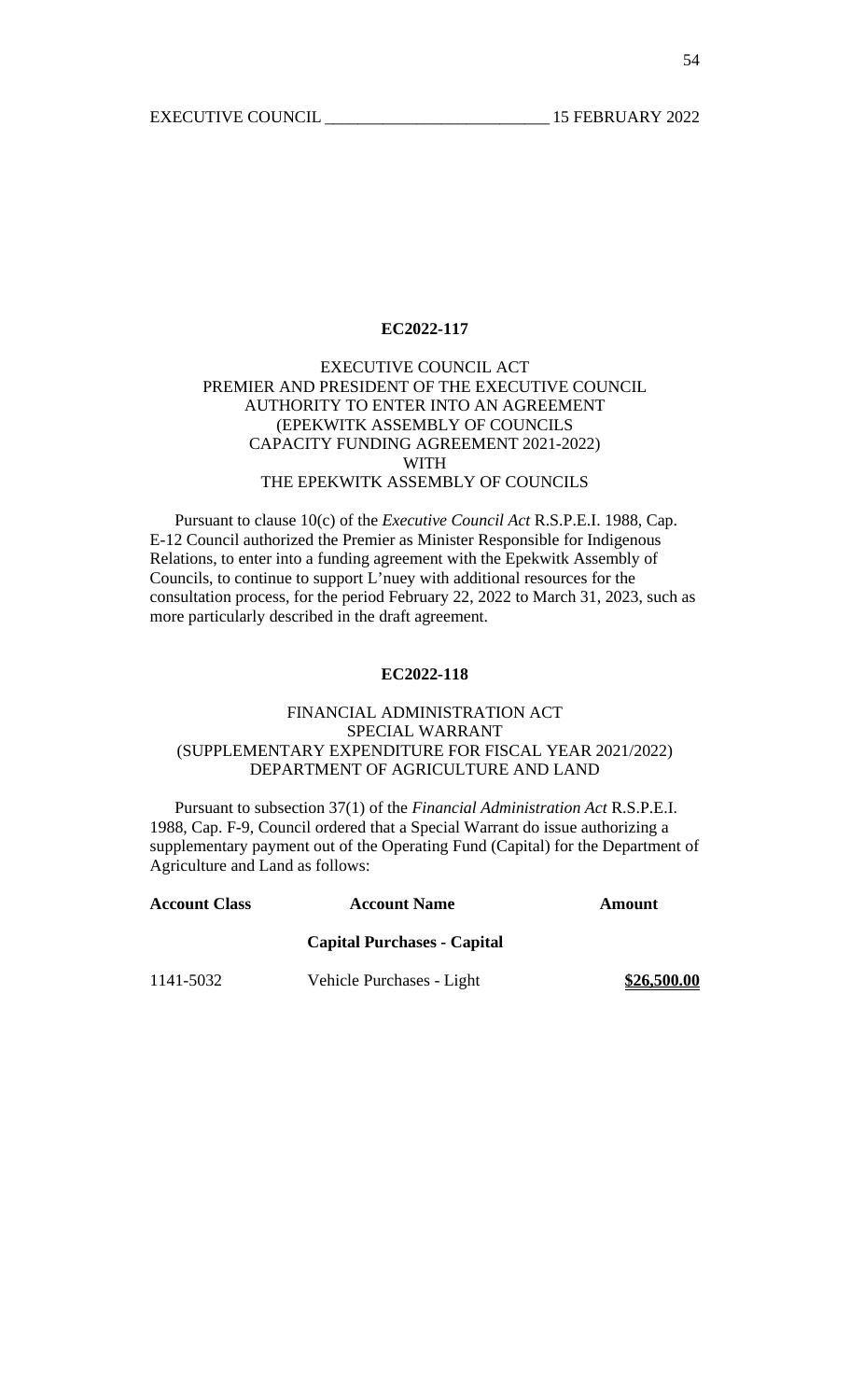## FINANCIAL ADMINISTRATION ACT SPECIAL WARRANT (SUPPLEMENTARY EXPENDITURE FOR FISCAL YEAR 2021/2022) DEPARTMENT OF AGRICULTURE AND LAND

 Pursuant to subsection 37(1) of the *Financial Administration Act* R.S.P.E.I. 1988, Cap. F-9, Council ordered that a Special Warrant do issue authorizing a supplementary payment out of the Operating Fund for the Department of Agriculture and Land as follows:

| <b>Account Class</b> | <b>Account Name</b>                                                  | Amount         |
|----------------------|----------------------------------------------------------------------|----------------|
|                      | <b>Agriculture Resource Division –</b><br><b>Division Management</b> |                |
| 0013-4399            | <b>Grants</b>                                                        | \$1,629,000.00 |
|                      | EC2022-120                                                           |                |

# FINANCIAL ADMINISTRATION ACT SPECIAL WARRANT (SUPPLEMENTARY EXPENDITURE FOR FISCAL YEAR 2021/2022) DEPARTMENT OF ECONOMIC GROWTH, TOURISM AND CULTURE

 Pursuant to subsection 37(1) of the *Financial Administration Act* R.S.P.E.I. 1988, Cap. F-9, Council ordered that a Special Warrant do issue authorizing a supplementary payment out of the Operating Fund for the Department of Economic Growth, Tourism and Culture as follows:

| <b>Account Class</b> | <b>Account Name</b>                                                                                |              | Amount         |
|----------------------|----------------------------------------------------------------------------------------------------|--------------|----------------|
|                      | <b>Workforce Development –</b><br><b>SkillsPEI</b> – Provincial Programs                           |              |                |
| 0761-4304            | <b>Grants</b>                                                                                      |              | \$4,200,000.00 |
|                      | <b>Workforce Development –</b><br><b>SkillsPEI - Labour Market</b><br><b>Development Agreement</b> |              |                |
| 0761-4160            | <b>Grants</b>                                                                                      |              | 1,370,500.00   |
|                      |                                                                                                    | <b>Total</b> | \$5,570,500.00 |

Further, Council noted that this amount will be partially offset by revenue.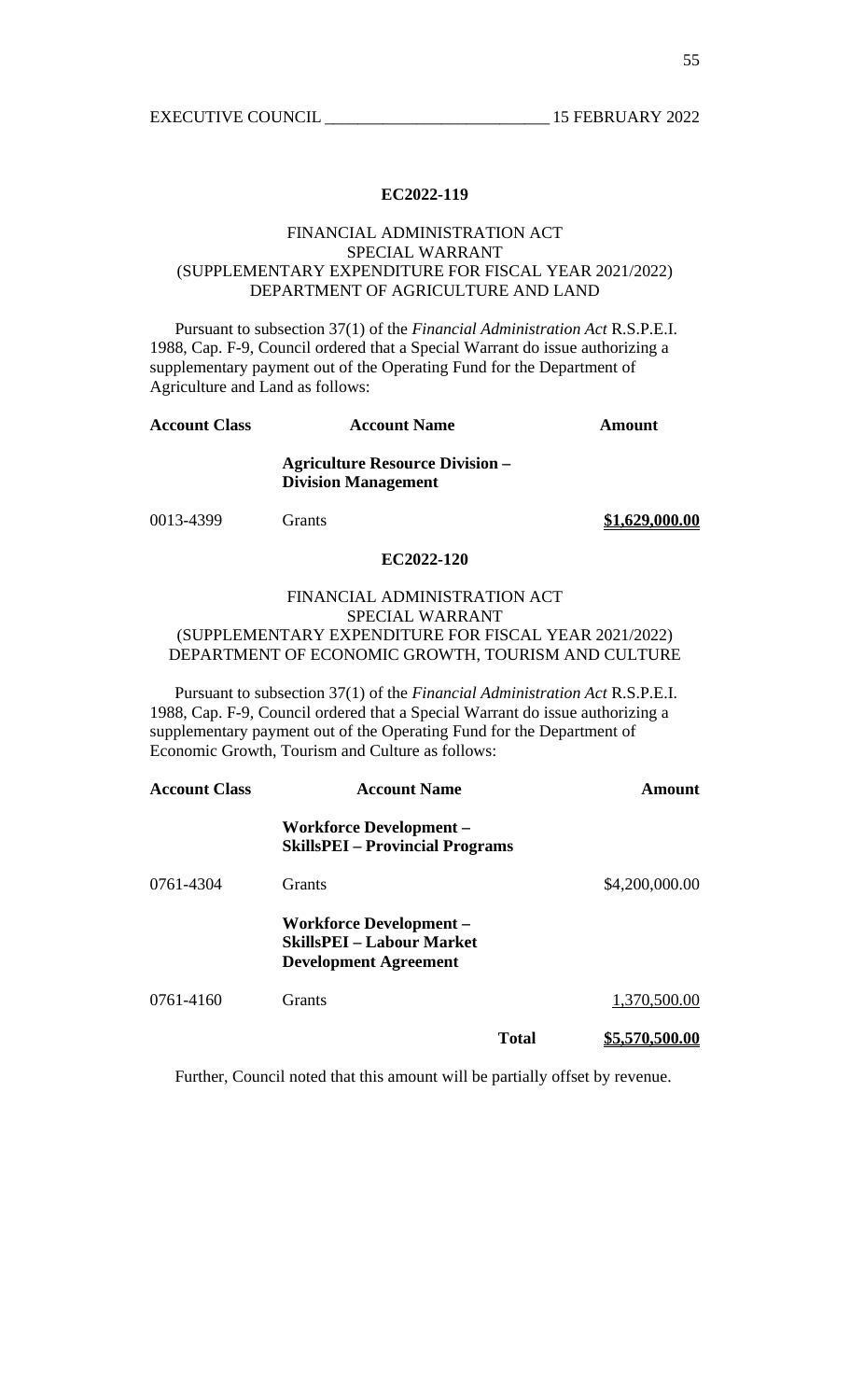### FINANCIAL ADMINISTRATION ACT SPECIAL WARRANT (SUPPLEMENTARY EXPENDITURE FOR FISCAL YEAR 2021/2022) DEPARTMENT OF EDUCATION AND LIFELONG LEARNING

 Pursuant to subsection 37(1) of the *Financial Administration Act* R.S.P.E.I. 1988, Cap. F-9, Council ordered that a Special Warrant do issue authorizing a supplementary payment out of the Operating Fund for the Department of Education and Lifelong Learning as follows:

| <b>Account Class</b> | <b>Account Name</b>                                                        | <b>Amount</b> |
|----------------------|----------------------------------------------------------------------------|---------------|
|                      | <b>Early Childhood Development -</b><br><b>Early Childhood Development</b> |               |
| 0708-2699            | Administration                                                             | \$40,000.00   |
| 0708-2901            | Materials                                                                  | 172,000.00    |
| 0708-3001            | <b>Professional Fees</b>                                                   | 360,000.00    |
| 0708-3201            | Travel                                                                     | 20,000.00     |
| 0708-3124            | <b>Salaries</b>                                                            | 543,000.00    |
| 0708-4099            | Grants                                                                     | 8,785,000.00  |

**Total \$9,920,000.00**

Further, Council noted that this amount will be fully offset by revenue.

#### **EC2022-122**

# FINANCIAL ADMINISTRATION ACT SPECIAL WARRANT (SUPPLEMENTARY EXPENDITURE FOR FISCAL YEAR 2021/2022) EXECUTIVE COUNCIL OFFICE

 Pursuant to subsection 37(1) of the *Financial Administration Act* R.S.P.E.I. 1988, Cap. F-9, Council ordered that a Special Warrant do issue authorizing a supplementary payment out of the Operating Fund for the Executive Council Office as follows:

| <b>Account Class</b> | <b>Account Name</b>                                                               | Amount       |
|----------------------|-----------------------------------------------------------------------------------|--------------|
|                      | <b>Executive Council Office – Executive</b><br><b>Council Office</b>              |              |
| 0107-4199            | <b>Grants</b>                                                                     | \$50,000.00  |
|                      | <b>Intergovernmental and Public Affairs</b><br>- Indigenous Relations Secretariat |              |
| 0234-3001            | <b>Professional Services</b>                                                      | 25,000.00    |
| 0234-4142            | <b>Grants</b>                                                                     | 50,000.00    |
| 0234-4199            | Grants                                                                            | 75,000.00    |
| 0234-4399            | <b>Grants</b>                                                                     | 250,000.00   |
|                      | <b>Total</b>                                                                      | \$450,000.00 |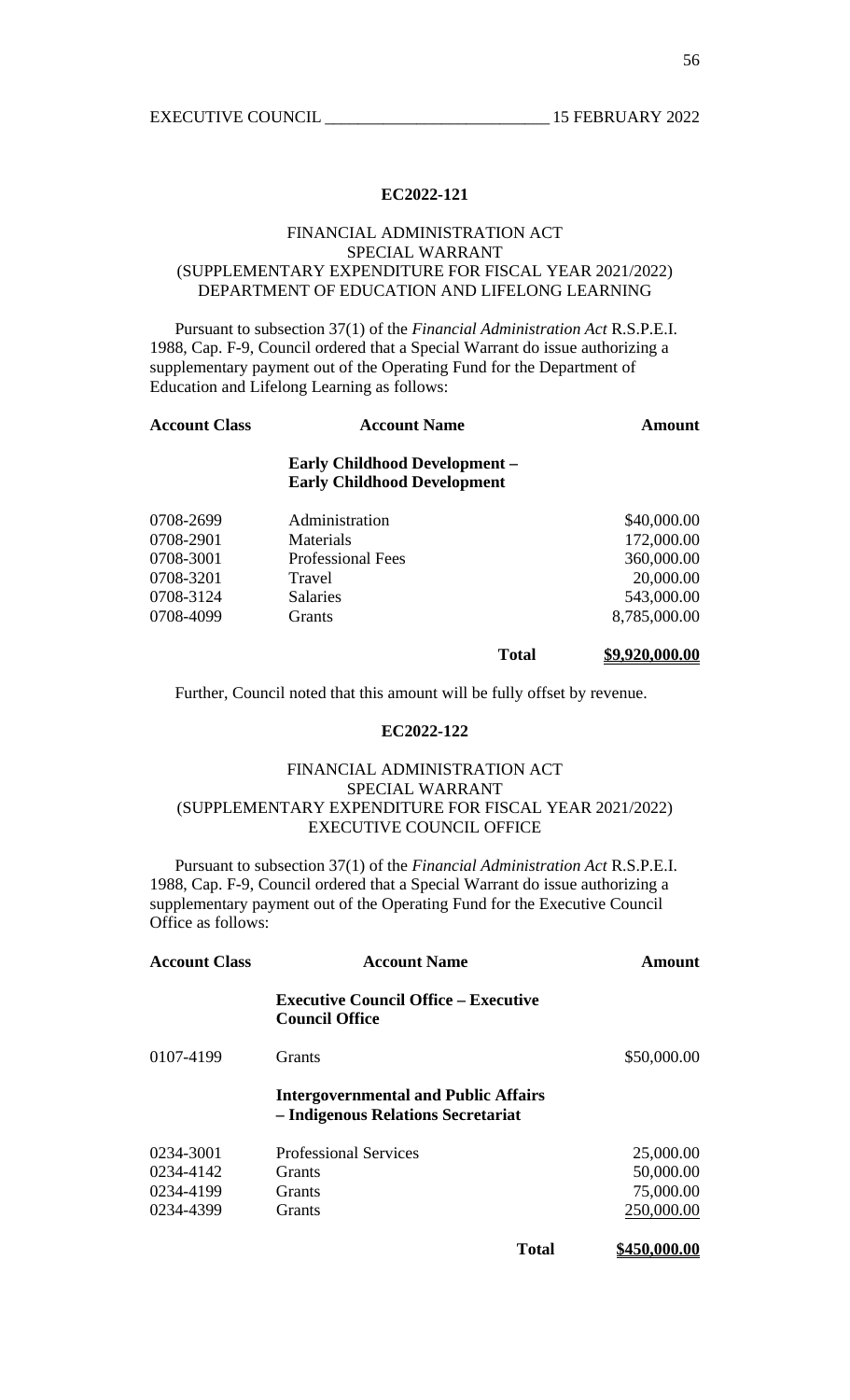## FINANCIAL ADMINISTRATION ACT SPECIAL WARRANT (SUPPLEMENTARY EXPENDITURE FOR FISCAL YEAR 2021/2022) DEPARTMENT OF HEALTH AND WELLNESS

 Pursuant to subsection 37(1) of the *Financial Administration Act* R.S.P.E.I. 1988, Cap. F-9, Council ordered that a Special Warrant do issue authorizing a supplementary payment out of the Operating Fund for the Department of Health and Wellness as follows:

| <b>Account Class</b> | <b>Account Name</b>                                                                                   | Amount                |
|----------------------|-------------------------------------------------------------------------------------------------------|-----------------------|
|                      | <b>Community Health and Policy –</b><br><b>Health Policy and Programs</b>                             |                       |
| 0509-4099            | <b>Grants</b>                                                                                         | \$4,269,000.00        |
|                      | <b>Sport, Recreation and Physical</b><br><b>Activity – Sport, Recreation</b><br>and Physical Activity |                       |
| 0718-4198            | <b>Grants</b>                                                                                         | 1,600,000.00          |
|                      | Total                                                                                                 | <u>\$5,869,000.00</u> |

Further, Council noted that this amount will be fully offset by revenue.

#### **EC2022-124**

# FINANCIAL ADMINISTRATION ACT SPECIAL WARRANT (SUPPLEMENTARY EXPENDITURE FOR FISCAL YEAR 2021/2022) DEPARTMENT OF SOCIAL DEVELOPMENT AND HOUSING

 Pursuant to subsection 37(1) of the *Financial Administration Act* R.S.P.E.I. 1988, Cap. F-9, Council ordered that a Special Warrant do issue authorizing a supplementary payment out of the Operating Fund for the Department of Social Development and Housing as follows:

| <b>Account Class</b> | <b>Account Name</b>               | <b>Amount</b>   |
|----------------------|-----------------------------------|-----------------|
|                      | <b>Housing Services</b>           |                 |
| 0918-2904            | Materials, Supplies and Services  | \$64,900.00     |
| 0918-4026            | <b>Grants</b>                     | 8,400,000.00    |
|                      | <b>Social Programs – Grants</b>   |                 |
| 0920-4026            | <b>Community Grants</b>           | 500,000.00      |
| 0916-4033            | <b>Social Assistance Benefits</b> | 1,285,400.00    |
| 0916-4038            | <b>Access Ability Supports</b>    | 798,900.00      |
|                      | <b>Total</b>                      | \$11,049,200.00 |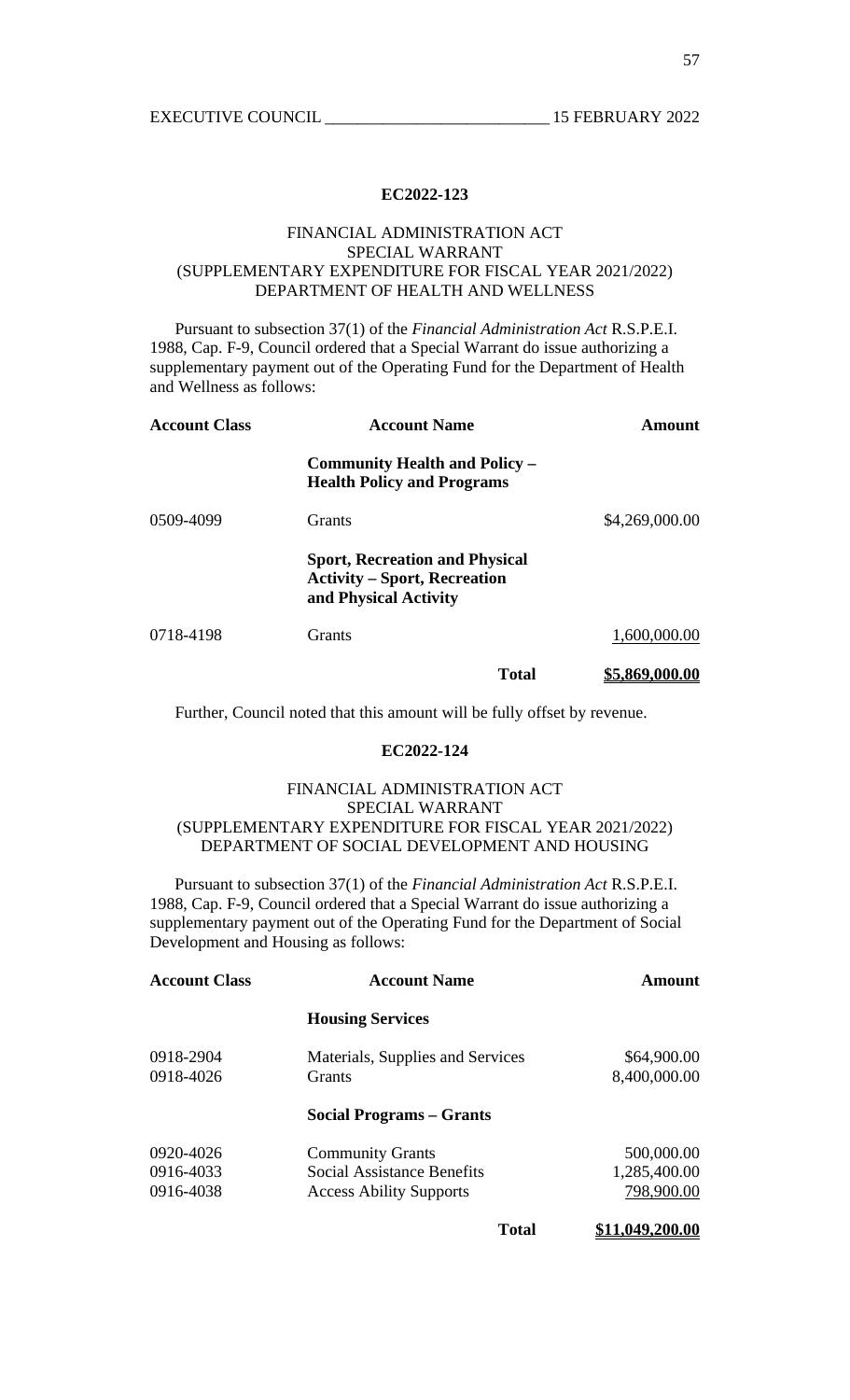## FINANCIAL ADMINISTRATION ACT SPECIAL WARRANT (SUPPLEMENTARY EXPENDITURE FOR FISCAL YEAR 2021/2022) TOURISM PEI

 Pursuant to subsection 37(1) of the *Financial Administration Act* R.S.P.E.I. 1988, Cap. F-9, Council ordered that a Special Warrant do issue authorizing a supplementary payment out of the Operating Fund for Tourism PEI as follows:

| <b>Account Class</b> | <b>Account Name</b>                                                   | <b>Amount</b>  |
|----------------------|-----------------------------------------------------------------------|----------------|
|                      | <b>Tourism Marketing</b><br><b>Communications - Digital Marketing</b> |                |
| 0182-2906            | Materials, Supplies and Services                                      | \$630,000.00   |
|                      | <b>Corporate Services – Parks</b><br><b>Operations</b>                |                |
| 0161-2614            | Administration                                                        | 70,000.00      |
| 0161-2806            | Equipment                                                             | 60,000.00      |
| 0161-3125            | <b>Salaries</b>                                                       | 83,900.00      |
|                      | <b>Corporate Services – Golf Courses</b>                              |                |
| 0479-2713            | Debt                                                                  | 25,000.00      |
| 0479-2932            | Materials, Supplies and Services                                      | 250,000.00     |
| 0479-3125            | <b>Salaries</b>                                                       | 100,000.00     |
|                      | <b>Strategic Initiatives – Strategy and</b><br><b>Evaluation</b>      |                |
| 0188-3001            | <b>Professional Services</b>                                          | 67,500.00      |
|                      | <b>Total</b>                                                          | \$1,286,400.00 |

Further, Council noted that this amount will be fully offset by revenue.